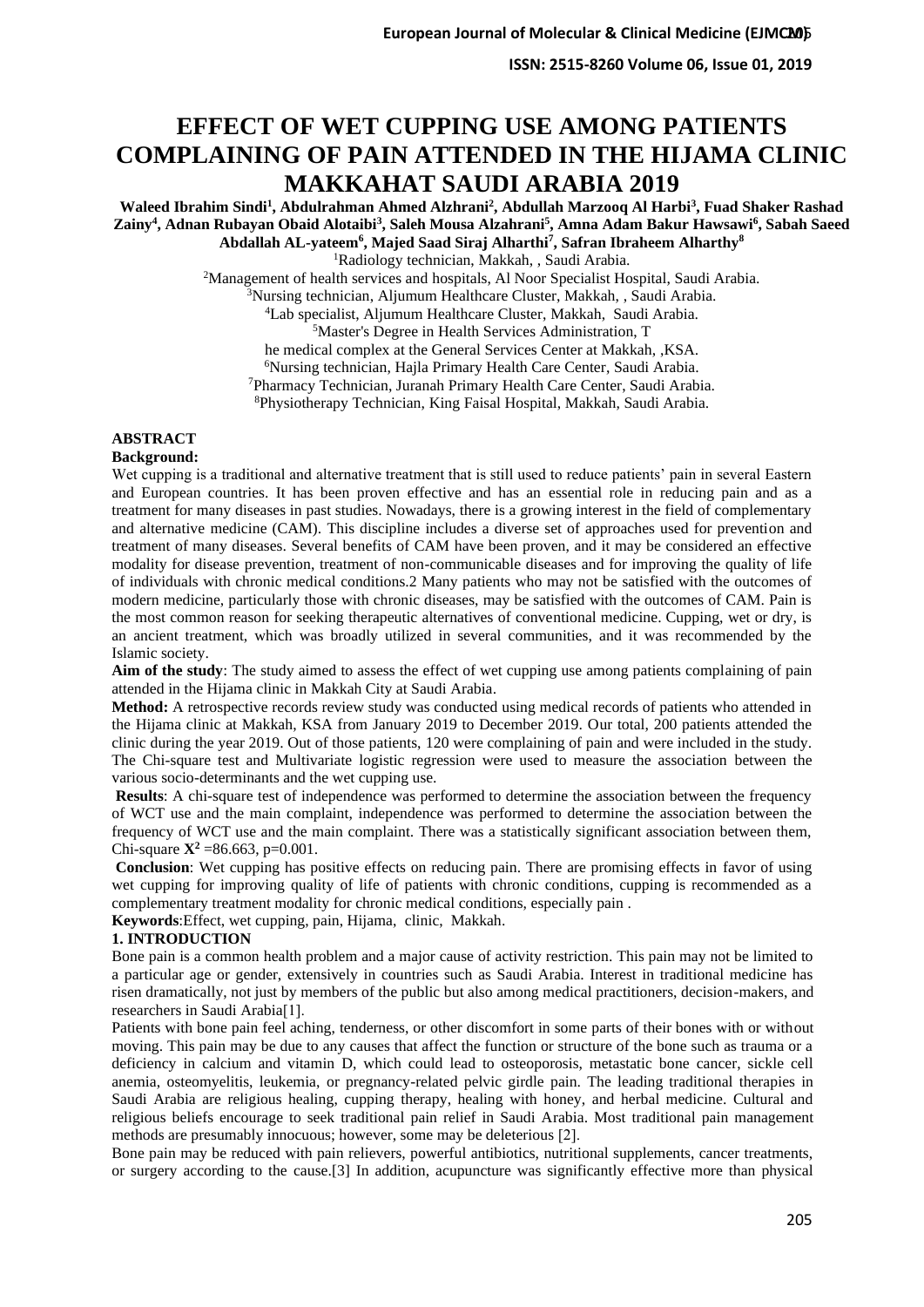## **ISSN: 2515-8260 Volume 06, Issue 01, 2019**

exercise to relieve pain according to the physical function score of the Zurich claudication questionnaire (ZCQ) and is considered as more satisfactory than medication according to the satisfaction score.[4] Moreover, doubts exist on the management of pain with traditional medicine, particularly for controlling intractable and unremitting pain. There is a scarcity of reliable information on the use, safety, and effectiveness of traditional pain management treatments in Saudi Arabia. [5]

The prevalence of chronic pain is varied among countries. It's calculable to be twenty four % in developing countries whereas this prevalence is higher in developed countries with twenty eight % according to a recent review study.[6]. Pain is the most common reason for seeking therapeutic alternatives of conventional medicine.[7,8]

 Traditional and Complementary Medicine (T&CM) comprises a wide range of different therapies that are used outside conventional healthcare of conventional therapy. However, T&CM and modern medicine are now offered together in an integrative healthcare approach. In many modern medical centers, the offering of T&CM and modern medicine delivered in an integrative healthcare approach. Traditional medicine refers to practices based on the native culture whereas the terms "complementary medicine and alternative therapies(CAM)" refers to broad set of health care practices that are not part of the country's own traditions. [1]

Previous studies reported that the prevalence of using CAM is ranging from 5% to 74.8% worldwide.[9].it was estimated that nearly one third of American adults had used at least one type of complementary and alternative medicine in their lives.[10]. Recently, CAM is becoming more popular in European countries and other developed countries. The percentage of the adults who have used CAM at least once is 38% in Belgium, 75% in France, 48% in Australia and 70% in Canada. World Health Organization.[11]

Cupping is well-known complementary remedy and an ancient treatment, which was broadly utilized in several communities, and it was recommended by the Islamic society[12]

Cupping is divided into 2 major categories: Dry Cupping and Wet Cupping Therapy (WCT). Dry cupping is the process of using a vacuum on different regions of the body in order to gather the blood in that area without performing incisions to the skin. This study is focusing on wet cupping which is defined as "the method of utilizing a vacuum at numerous points on the body however with incisions so as to get rid of blood which lies simply beneath the surface of the skin.[13] In the Middle East and most of the Arab countries, cupping is known as Hijama that is Arabic word means that sucking .[14]

## **1.1 Literature Review**

Lauche et al,18 who reported that a series of cupping treatments significantly increased the scores for the physical function and quality of life of patients with chronic non-specific neck pain in. In 2012, they also reported that a single session of conventional cupping was found to be an effective treatment for improving pain and quality of life (particularly physical function) in patients with chronic non-specific neck pain.[15,16]

Mohamed El Sayed et al., 2014 reported that Wet cupping (Hijama) is an old medical technique, which has been broadly applied for treatment of numerous conditions, such as acute/chronic inflammation, communicable diseases, and the immune system diseases  $[17]$ .

Another study conducted in Iran[18] found that conventional wet cupping performed in a primary care setting was safe and acceptable for patients with non-specific low back pain. In South Korea,[19] a pilot study conducted for 32 participants provided preliminary data on the effectiveness and safety of wet cupping for pain management. However, their results included a small pilot sample.

Cupping has been employed in the treatment and cure of a broad vary of pain conditions. It had been reported that Cupping might relieve the pain of herpes[20]. rheumatoid arthritis[21,22], fibromyalgia,[23,24] persistent nonspecific low back pain[25], acute trigeminal neuralgia[23] migraine[26],and tension headache [27]

Furthermore, Teut et al[28] conducted a randomized controlled, exploratory pilot study to investigate the effectiveness of cupping therapy among 21 patients with pain of knee osteoarthritis. Their results showed significantly better component scores of the short form 36 of the physical domain in the cupping group than for the control group .

In a study conducted in Riyadh by Mohammadet al concerning patterns of Traditional Medicine use for patients with medical neurological disorders. The results showed that among all rumored styles of Traditional Medicine types in this study, wet cupping was the commonest method (45.4%), followed by herbs, skin cauterization operation, and reciting of the Holy Quran .[29]

Another study performed in Saudi Arabia by Alzahim et al. regarding use of CAM by Saudi patients with liver diseases attending a Tertiary care center. They found 14% of the patients used WCT and about 60% of them approving it as valid treatment for his or her conditions. They recommend further studies to include other diseases. [30]

## **1.2 RATIONALE**

 The World Health Organization (WHO) reported that a considerable proportion of the world's population is dependent upon traditional medicine for health care. Eighty percent of people in developing countries and 65% of people in developed countries turn to traditional medicine for wellness and well-being This raises the alarm about the use of cupping from outside the medical field and improve the outcome of this raises the alarm (Al-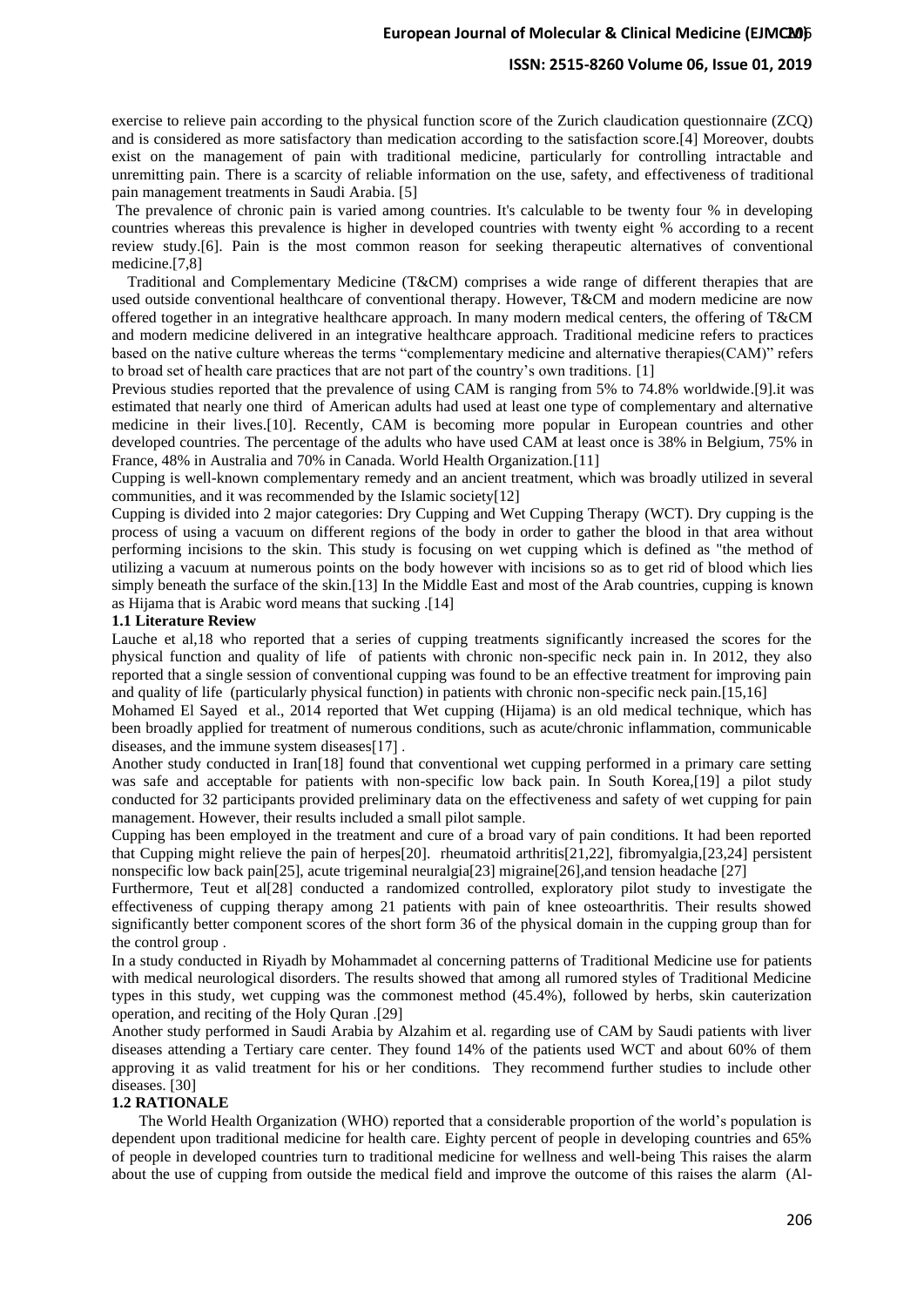## **ISSN: 2515-8260 Volume 06, Issue 01, 2019**

Hashel et al. 2018), Owever, traditional medicine's practice and usage differ according to socioeconomic status, geography, religious, spiritual, and cultural beliefs (Harris et al. 2012). In addition to that, The MOH has introduced many to its services, with substantial emphasis on PHC. the quality of the health care system will improve the healthcare organization's in Saudi Arabia in the light of vision 2030 to organizing and defining workof the wet cupping

## **1.3 Aim of the study**:

 The study aimed to assess the effect of wet cupping use among patients complaining of pain attended in the Hijama clinic in Makkah City at Saudi Arabia.

## **1.4 Objectives:**

- 1. To assess the effect of wet cupping use among patients complaining of pain attended in the Hijama clinic in Makkah City at, Kingdom of Saudi Arabia.
- 2. To assess the patterns of wet cupping for patients who were referred to Hijama clinic with pain in Makkah City at Saudi Arabia. during the period from January to December of the year 2019.

## **2. MATERIALS AND METHODS**:

## **2.1 Place of Study:**

 The study was carried out in Makkah city, which is the second largest city in Saudi Arabia after the capital city, Riyadh. The study was performed in Hijama Clinic. Patients referred to Hijama clinic from other clinics to receive wet cupping therapy for different medical conditions.

## **2.2 Study Design:**

 This study was analytic retrospective record review using medical records of Patients who attended Hijama clinic.

## **2.3 Sample size and Study Population:**

 A total of 280 patients visited the clinic during the period between January 2019 to December 2019. A total of 120 patients were complaining of pain as their main complaint out of 280 patients visited the clinic during the year 2019.

 This current analytic retrospective record review included medical records of patients who were referred to Hijama clinic with pain as their main complaint. Therefore, A total of 80 records were excluded because the pain was not their main complaint or because the reason for referral to the clinic was not due to pain related conditions.

## **3. Data collection**

## **3.1 Data collection tool (instrument):**

Data collection sheet constructed by the main investigator was used to review data of the medical records. The data collection sheet included three sections:

1) Socio-demographic information section (such as: gender, age, nationality, marital status, occupation, level of education, monthly income and residence).

2) Medical history section: (such as: reason for referral and the main diagnosis, history of other diseases, medication in use, family history of chronic diseases)

3)Wet cupping therapy section:(such as: number of sessions, date of each session, region number of anatomical points for cupping, history of other complementary or alternative therapy using and expectation of improvement with Hijama).

## **3.2 Inclusion criteria**

- 1. All male and female patients aged <25->55 years
- 2. Referred from Cupping Clinic or other Clinic
- 3. Chronic medical conditions.
- 4. Understood the research process,
- 5. Disease lasting 3 months or more
- 6. Accepted to participate ,

7. Willing to sign the study written informed consent (after reading the protocol and accepting it).

## **3.3 Exclusion criteria**

- 1. Patients were excluded from the study if they did not fulfill the eligibility criteria ,
- 2. Not accept to comply with the study protocol,
- 3. Had mental illnesses that could interfere with study completion.

## **3.4 Data Collection technique:**

 The data was taken from the medical records of the patients who attended Hijama clinic in the period from January 2019 to December 2019. The medical records in this clinic are paper records and every medical record in the clinic has four sections:The first part is self-reported assessment form filled by the patients which contains questions about socio-demographic data, past medical history, family medical history, medication in use, history of previous use of cupping or other CAM, and expectation of improvement with Hijama. The second part included essential laboratory investigations and medical progress notes including reasons for referral and medical history.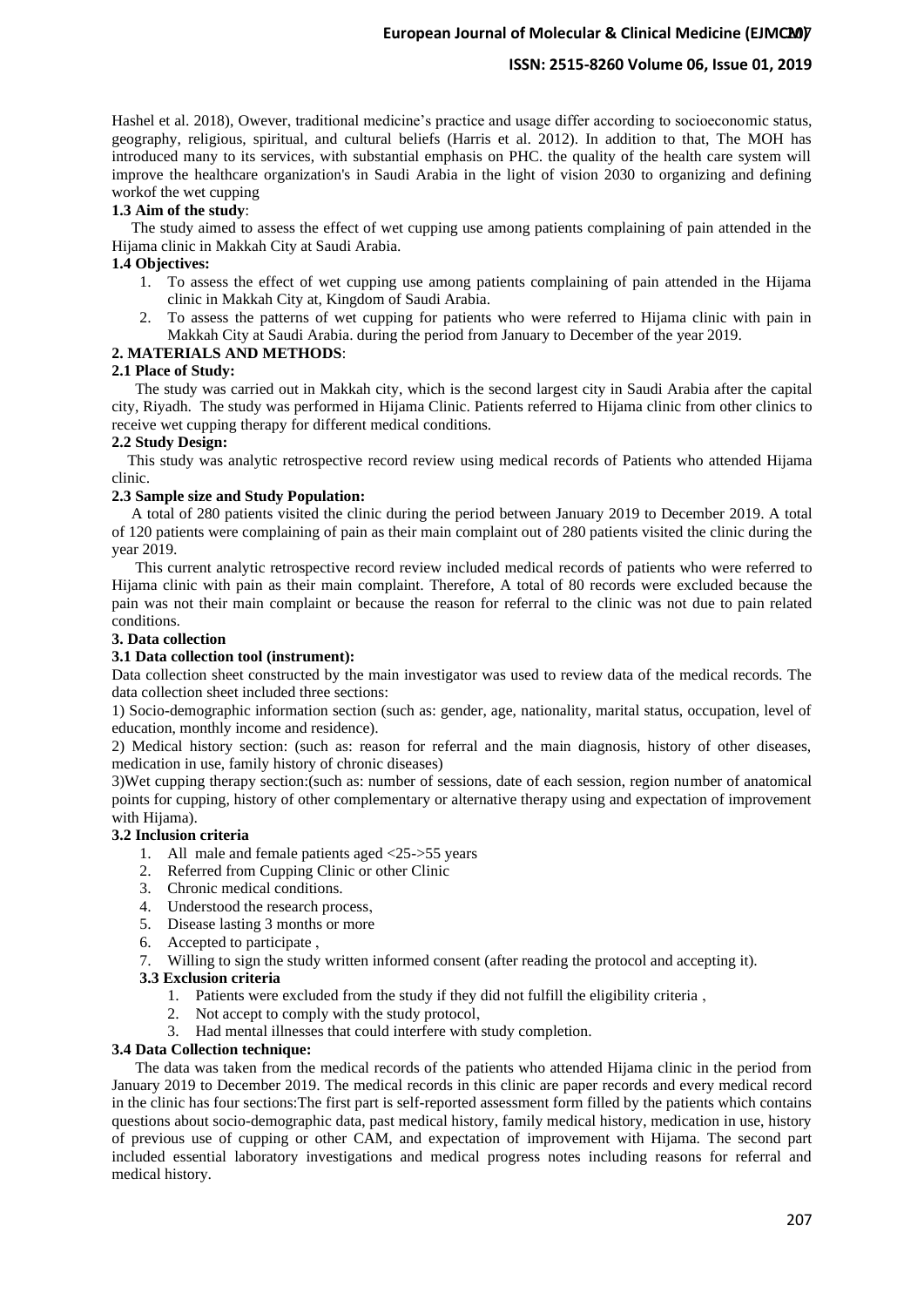## **ISSN: 2515-8260 Volume 06, Issue 01, 2019**

The third part is the consent form and cupping session notes including date of each session and site of Hijama anatomical points. The fourth part is pain evaluation form.

Usually, every patient is followed up for two to three sessions and there is at least a period for a month before the next cupping session at the clinic. Every cupping session last for about one hour. The wet cupping procedure in Hijama clinic involves cleaning the target area with an alcohol swab, the cup is then placed on the selected site, and the air inside the cup is sucked by electrical or manual suction. When the cup clings to the skin, it is left for a period of 3 to 5 minutes. The cup then is removed, and five superficial incisions are made on the skin using surgical blades about 0.4 cm to 0.8 cm in length and 0.2 mm to 0.3 mm in depth and are performed parallel to each other. The cup is placed back over the same area and the suctioning is repeated. The cupping procedure is repeated approximately two to three times using the same manner without making the skin incisions. Finally, the skin is cleaned and dressed with gauze and a plaster.

#### **3.5 Ethical considerations:**

This study has been conducted under the approval from the administrator's in hijama clinic centers and more specifically at Makkah before the beginning of study fieldwork .

 All participants who received wet cupping at the Clinic signed a consent form indicating that their data would be used in multiple studies funded . Medical records in Hijama Clinic records storage were reviewed by the main investigator and co-authors, and the data were obtained by data collection sheet. No copy of the records was obtained and no records were taken outside the clinic. For Confidentiality, the collected data were kept secured and were used for purpose of study only.

#### **3.6 Statistical analysis:**

 The data was statistically analyzed by using SPSS software version 24. Descriptive analysis was presented in means and standard deviations for continuous variables whereas categorical variables were presented in frequency and proportion. P-value will be considered significant if p<0.05 at a confidence interval of 95%. The Chi-square test and Multivariate logistic regression were used to measure the association between the various socio-determinants and the wet cupping use.

## **3.7Budget**

 It was been self-funded **4.RESULTS** :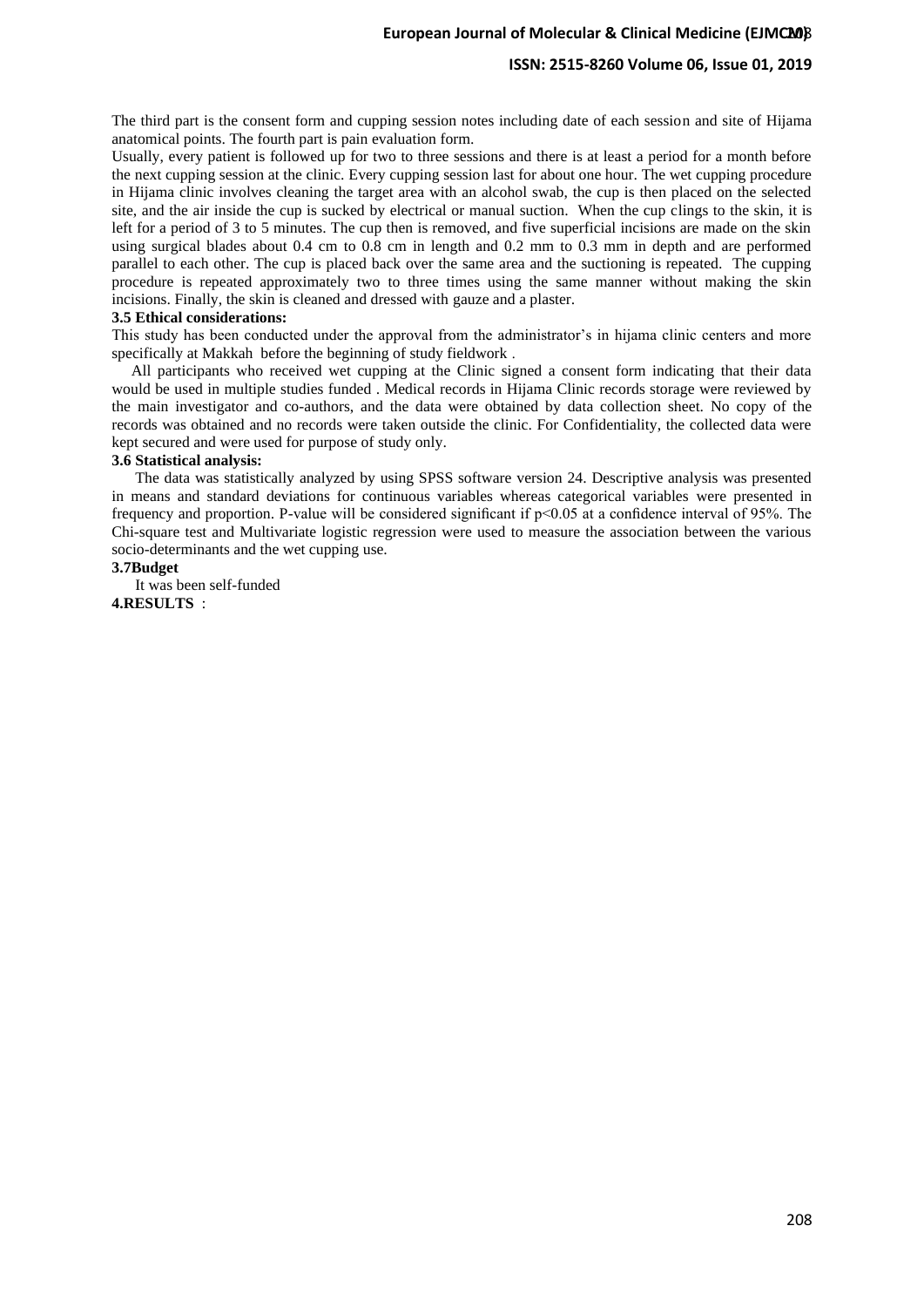|                           | ${\bf N}$ | $\frac{1}{2}$ |
|---------------------------|-----------|---------------|
| Age                       |           |               |
| <25                       | 30        | 15            |
| $25 - 35$                 | 42        | 21            |
| $35 - 45$                 | 70        | 35            |
| $45 - 55$                 | 36        | 18            |
| $>55$                     | 22        | 11            |
| Gender                    |           |               |
| Female                    | 136       | 68            |
| Male                      | 64        | 32            |
| <b>Marital Status</b>     |           |               |
| Single                    | 44        | $22\,$        |
| Married                   | 156       | 78            |
| <b>Level of Education</b> |           |               |
| Illiterate                | 20        | 10            |
| Primary School            | 24        | 12            |
| Intermediate School       | 40        | 20            |
| Secondary School          | 58        | 29            |
| <b>University School</b>  | 42        | 21            |
| Postgraduate              | 16        | 8             |
| Occupation                |           |               |
| Working                   | 150       | 75            |
| Not work                  | 50        | 25            |
| <b>Income</b>             |           |               |
| Poor                      | 42        | 21            |
| Average                   | 110       | 55            |
| Good                      | 48        | 24            |
| <b>Chronic diseases</b>   |           |               |
| No                        | 62        | 31            |
| Yes                       | 138       | 69            |

**Table (1)** Distribution Socio-demographic Characteristics of the patients attending Hijama Clinic complaining of pain (n=200)

 Table 1 show, total 200 patients attended the clinic during the year 2019, the majority (68.0%) were women. The largest age group was the 35-45 years group (35.0%) and the smallest group was the >55 years group (11.0%). The most common education level was Secondary School (29.0%). Of these patients 78% were married. More than (55.0%) percent of the patients have average monthly income. Most of the patients are employees (75%). More than (69.0 %0) have chronic diseases.

**Table ( 2)** Distribution of the other types of treatment used along with wet cupping and Patterns of WCT use among patients complaining of pain attending Hijama clinic.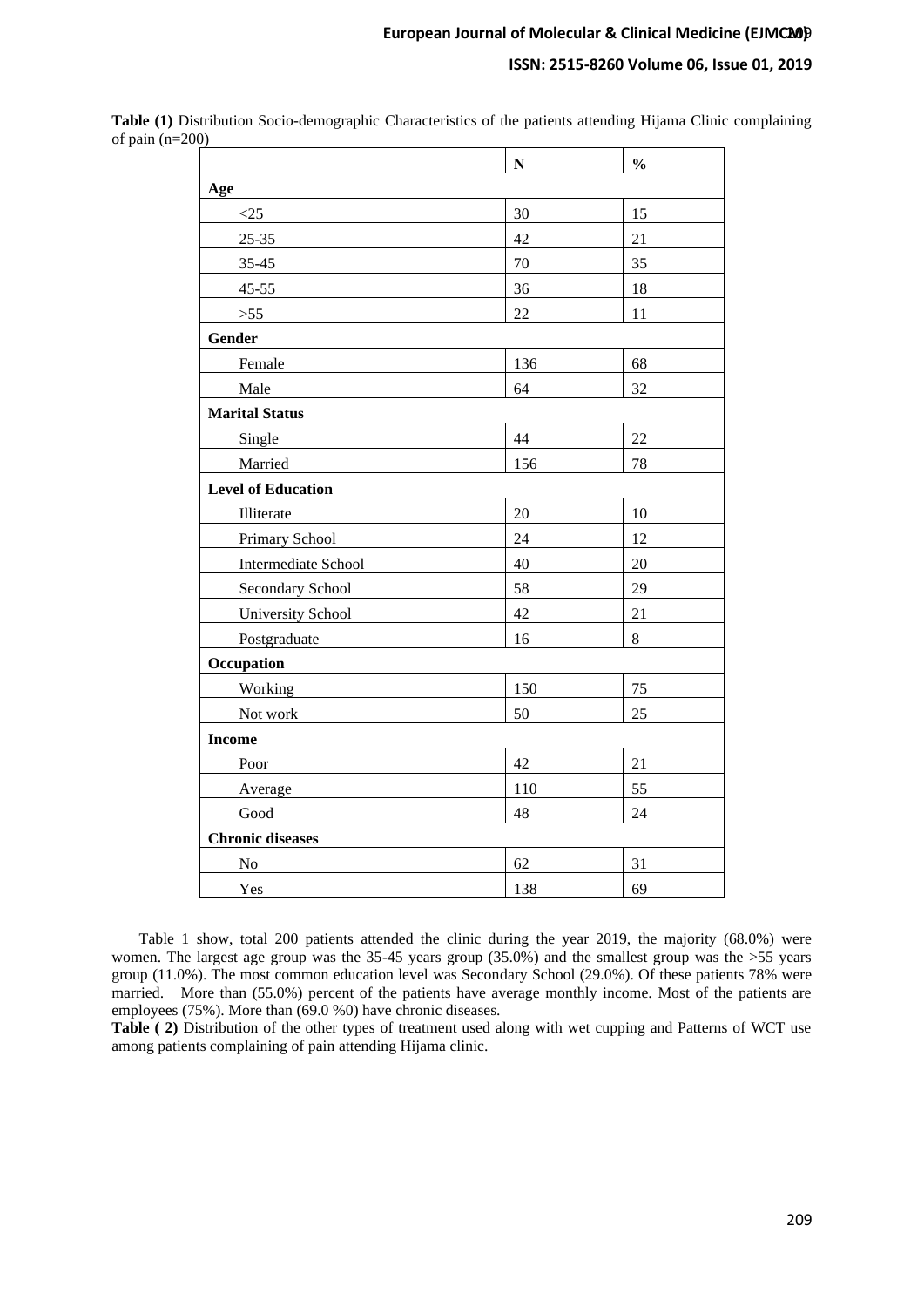|                                                      | $\mathbf N$    | $\%$ |  |  |  |
|------------------------------------------------------|----------------|------|--|--|--|
| Use of conventional Treatment(CT) or Other CAM types |                |      |  |  |  |
| Yes                                                  | 160            | 80   |  |  |  |
| N <sub>o</sub>                                       | 40             | 20   |  |  |  |
| User of Conventional Treatments (n=135)              |                |      |  |  |  |
| <b>NSAIDs</b>                                        | 89             | 66   |  |  |  |
| Opioids                                              | 28             | 21   |  |  |  |
| Others                                               | 18             | 13   |  |  |  |
| User of other CAM (n=65)                             |                |      |  |  |  |
| Herbal                                               | 40             | 62   |  |  |  |
| Acupuncture                                          | $\overline{7}$ | 10   |  |  |  |
| Food Supplements                                     | 14             | 21   |  |  |  |
| Others                                               | $\overline{4}$ | 7    |  |  |  |
| <b>Reason for referral</b>                           |                |      |  |  |  |
| <b>Back Pain</b>                                     | 80             | 40   |  |  |  |
| Neck, Shoulder and joint Pain                        | 62             | 31   |  |  |  |
| Headaches and Migraine                               | 58             | 29   |  |  |  |
| Frequency of WCT use in the clinic                   |                |      |  |  |  |
| Once                                                 | 56             | 28   |  |  |  |
| Two to three                                         | 78             | 39   |  |  |  |
| More than or equal to four                           | 66             | 33   |  |  |  |
| <b>WCT</b> performed in Sunnah days                  |                |      |  |  |  |
| Yes                                                  | 74             | 37   |  |  |  |
| N <sub>o</sub>                                       | 126            | 63   |  |  |  |

Regarding the patients reported using other kinds of treatments (80.0%). Of those who used conventional treatments for pain, the majority of them were using Conventional drugs (NSAIDs) (66.0%). Regarding those who used other CAM were (62.0 %) used herbal medication were (21.0%) used food supplements were(10.0%)used acupuncture, and other were(7.0%). The variable has less than the total 231 frequencies because of missing values.

The most common reason for referral Hijama clinic among patients complaining of pain during the year 2019 was the back pain (40.0%) as presented followed by Neck, shoulder and joint pain (31.0%), and headaches and migraine (29.0%).

Regarding the frequency of WCT use in the clinic, the majority of patients performed cupping for Two to three times (39.0%) while (33.0 %) of the Patients used WCT more than or equal to four and (28.6 %) used cupping for 2 to 3 times. Of these patients, only (37.0%) of the patients tend to use wet cupping during Sunnah Days of lunar months.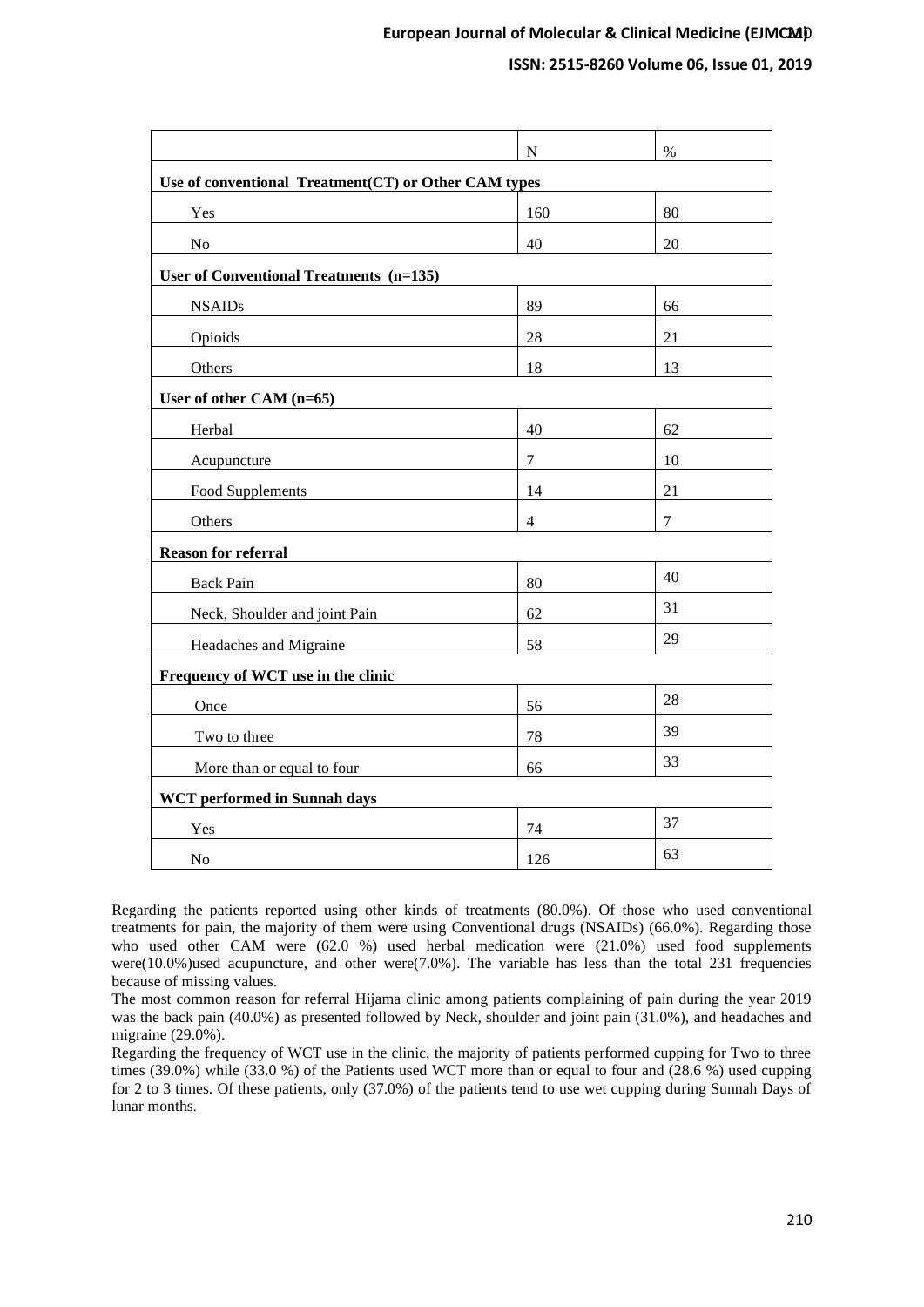

**Figure (1) Distribution of the other types of treatment used along with wet cupping and Patterns of WCT use among patients complaining of pain attending Hijama clinic**

|                          |                                  | <b>Frequency of WCT use</b> |            |                    |                                        |              |  |
|--------------------------|----------------------------------|-----------------------------|------------|--------------------|----------------------------------------|--------------|--|
|                          |                                  |                             | Once       | Two<br>to<br>three | More<br>than<br>or<br>equal to<br>four | <b>Total</b> |  |
| <b>Main</b><br>complaint | <b>Back Pain</b>                 | N                           | 17         | 14                 | 49                                     | 80           |  |
|                          |                                  | $\frac{0}{0}$               | 30.4%      | 22.6%              | 59.8%                                  | 40.0%        |  |
|                          | Neck, Shoulder and joint<br>Pain | N                           | 30         | 32                 | $\overline{0}$                         | 62           |  |
|                          |                                  | $\frac{0}{0}$               | 53.6%      | 51.6%              | $0.0\%$                                | 31.0%        |  |
|                          | <b>Headaches and Migraine</b>    | N                           | 9          | 16                 | 33                                     | 58           |  |
|                          |                                  | $\frac{0}{0}$               | 16.1%      | 25.8%              | 40.2%                                  | 29.0%        |  |
| <b>Total</b>             |                                  | N                           | 56         | 62                 | 82                                     | 200          |  |
|                          |                                  | $\frac{0}{0}$               | 100.0%     | 100.0%             | 100.0%                                 | 100.0%       |  |
| Chi-square               |                                  | ${\bf X}^2$                 | 86.663     |                    |                                        |              |  |
|                          |                                  | <b>P-value</b>              | $< 0.001*$ |                    |                                        |              |  |

**Table (3)** The association between the frequency of WCT use and the main complaint of (Neck, Shoulder and joint Pain, Headaches and Migraine)

Table 3 shows that A chi-square test of independence was performed to determine the association between the frequency of WCT use and the main complaint, independence was performed to determine the association between the frequency of WCT use and the main complaint. All expected cell frequencies were greater more than or equal to four. There was a statistically significant association between them, Chi-square  $\mathbf{X}^2$  =86.663,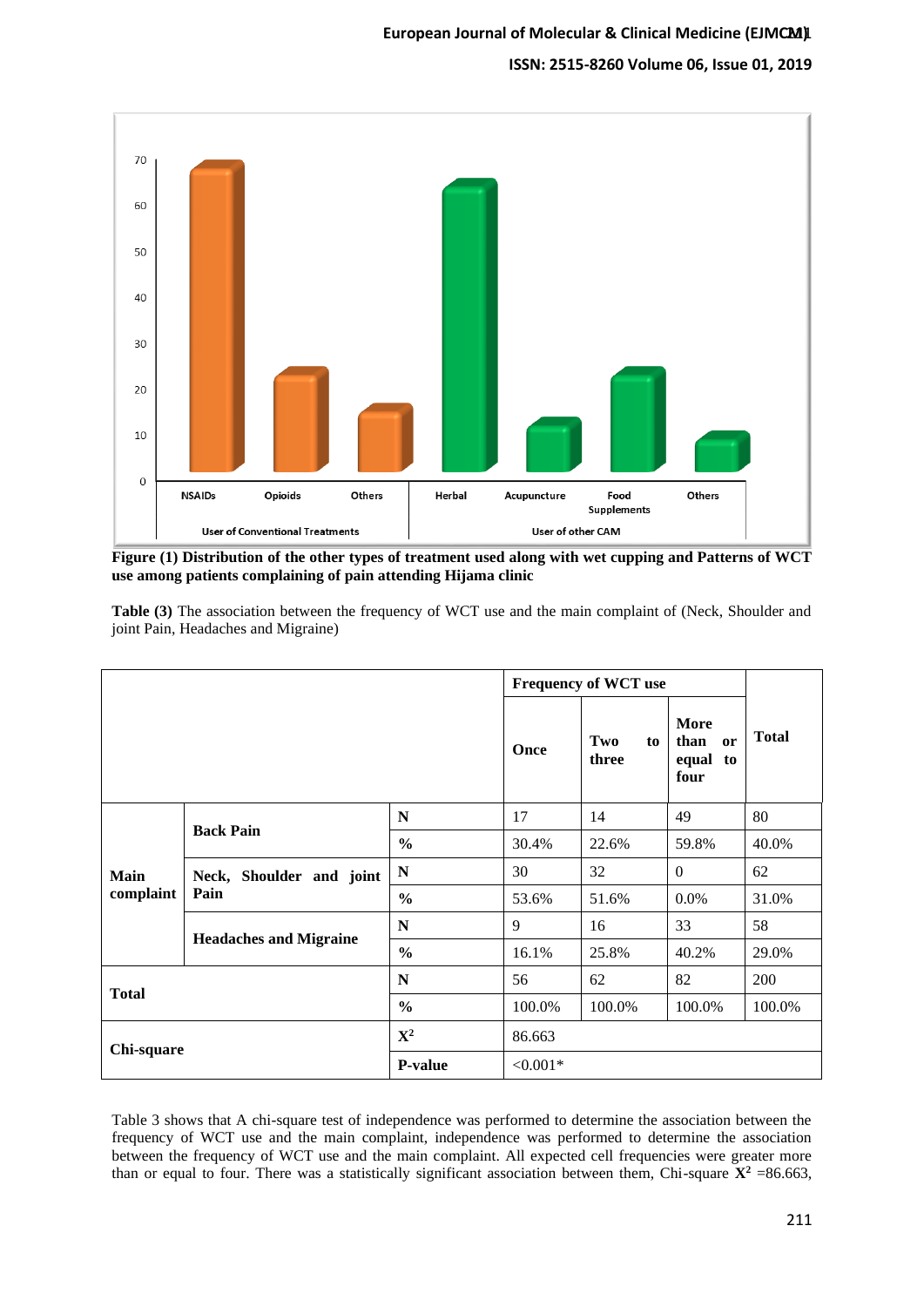



**Figure (2) The association between the frequency of WCT use and the main complaint of (Neck, Shoulder and joint Pain, Headaches and Migraine)**

**Table ( 4)** Distribution of the association between determinants of Wet Cupping Use and the demographic data(age, gender, Level of education, Occupation, economic level, Chronic diseases )

|                           |                            | <b>Use</b>     | <b>WCT</b><br>only $(n=40)$ | <b>Use</b><br><b>WCT</b><br>simultaneously<br>along<br>with CT or other CAM<br>types $(n=160)$ |               | <b>Total</b> |               | Chi-square     |          |
|---------------------------|----------------------------|----------------|-----------------------------|------------------------------------------------------------------------------------------------|---------------|--------------|---------------|----------------|----------|
|                           |                            | $\mathbf N$    | $\frac{0}{0}$               | $\mathbf N$                                                                                    | $\frac{0}{0}$ | $\mathbf N$  | $\frac{0}{0}$ | $\mathbf{X}^2$ | P-value  |
|                           | $\leq$ 25                  | 10             | 25                          | 20                                                                                             | 12.5          | 30           | 15            |                | $0.05*$  |
|                           | 25-35                      | 12             | 30                          | 30                                                                                             | 18.75         | 42           | 21            |                |          |
| Age                       | 35-45                      | 9              | 22.5                        | 61                                                                                             | 38.125        | 70           | 35            | 9.131          |          |
|                           | 45-55                      | $\tau$         | 17.5                        | 29                                                                                             | 18.125        | 36           | 18            |                |          |
|                           | $>55$                      | $\overline{2}$ | 5                           | 20                                                                                             | 12.5          | 22           | 11            |                |          |
| Gender                    | Female                     | 12             | 30                          | 124                                                                                            | 77.5          | 136          | 68            | 31.266         | $0.000*$ |
|                           | Male                       | 28             | 70                          | 36                                                                                             | 22.5          | 64           | 32            |                |          |
| <b>Marital Status</b>     | <b>Single</b>              | 10             | 25                          | 34                                                                                             | 21.25         | 44           | 22            | 0.256          | 0.613    |
|                           | <b>Married</b>             | 30             | 75                          | 126                                                                                            | 78.75         | 156          | 78            |                |          |
| <b>Level of Education</b> | <b>Illiterate</b>          | 11             | 27.5                        | 9                                                                                              | 5.625         | 20           | 10            | 39.665         | $0.000*$ |
|                           | <b>Primary School</b>      | $\tau$         | 17.5                        | 17                                                                                             | 10.625        | 24           | 12            |                |          |
|                           | <b>Intermediate School</b> | 15             | 37.5                        | 25                                                                                             | 15.625        | 40           | 20            |                |          |
|                           | <b>Secondary School</b>    | $\overline{c}$ | 5                           | 56                                                                                             | 35            | 58           | 29            |                |          |
|                           | <b>University School</b>   | 3              | 7.5                         | 39                                                                                             | 24.375        | 42           | 21            |                |          |
|                           | Postgraduate               | $\overline{c}$ | 5                           | 14                                                                                             | 8.75          | 16           | 8             |                |          |
| Occupation                | Working                    | 15             | 37.5                        | 135                                                                                            | 84.375        | 150          | 75            | 33.321         | $0.000*$ |
|                           | Not work                   | 25             | 62.5                        | 25                                                                                             | 15.625        | 50           | 25            |                |          |
| <b>Income</b>             | Poor                       | 30             | 75                          | 12                                                                                             | 7.5           | 42           | 21            | 75.938         | $0.000*$ |
|                           | Average                    | 8              | 20                          | 102                                                                                            | 63.75         | 110          | 55            |                |          |
|                           | Good                       | $\overline{2}$ | 5                           | 46                                                                                             | 28.75         | 48           | 24            |                |          |
| <b>Chronic</b>            | N <sub>0</sub>             | 11             | 27.5                        | 51                                                                                             | 31.875        | 62           | 31            | 0.291          | 0.589    |
| diseases                  | <b>Yes</b>                 | 29             | 72.5                        | 109                                                                                            | 68.125        | 138          | 69            |                |          |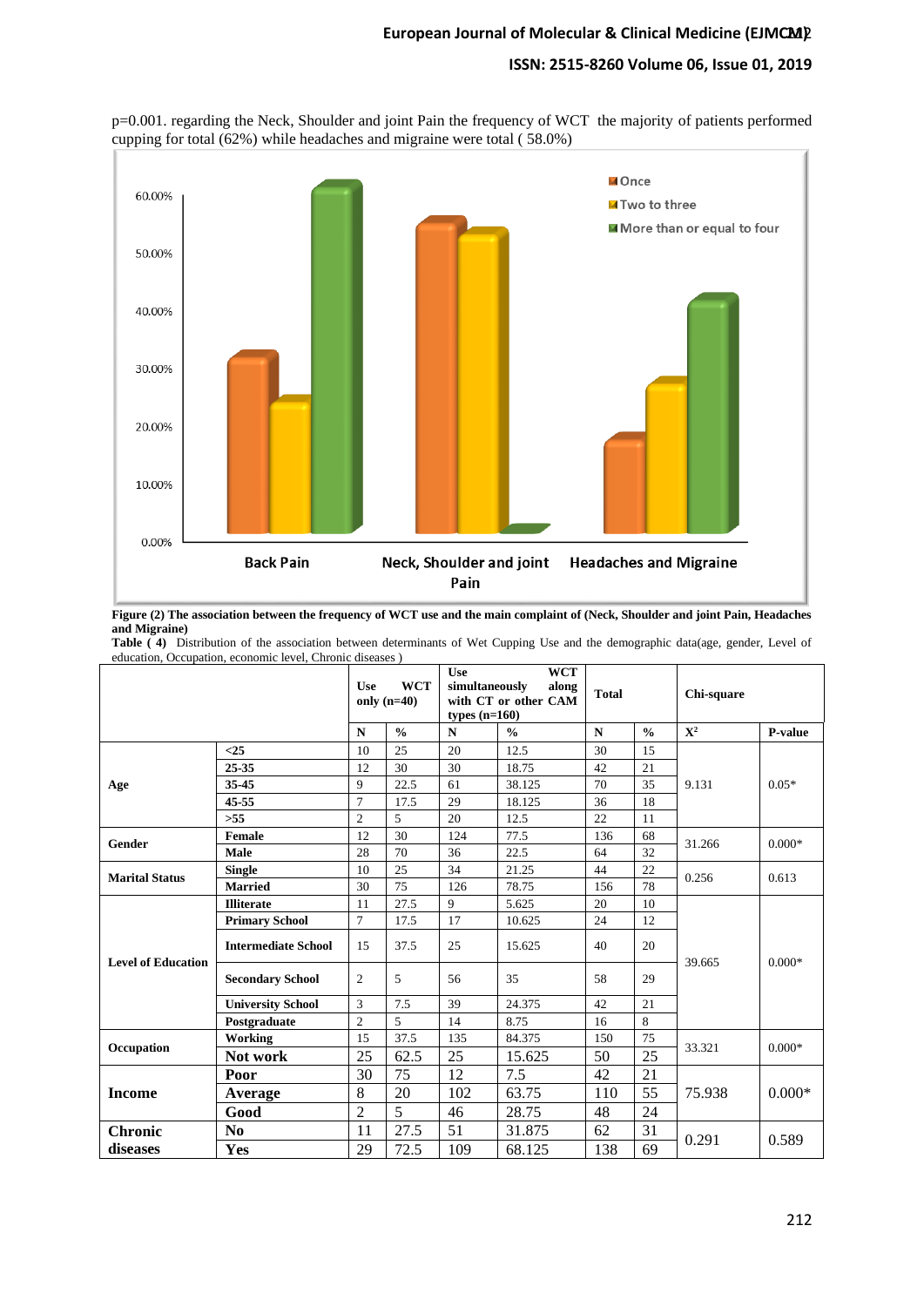Table (4). Show all socio demographic characteristics, there was a statistically significant association between age  $(X2 = 9.131, P=0.05)$ , gender  $(2 = 31.266, P=0.00)$  and level of education(2 = 39.665, P=0.00), Occupation( $2 = 33.321$ , P=0.00), Income( $2 = 75.938$ , P=0.00), having other chronic diseases no significant association( $\Box$ 2 = 0.291, P=0.589) and being or being not user of WCT only.

## **DISCUSSION:**

This study assesses the effect of wet cupping use among patients complaining of pain attended in the Hijama clinic in Makkah City at Saudi Arabia. Most of the previous studies tend to evaluate the determinants of complementary and alternative medicine use as whole instead of evaluating single type. On the other hand, our study focusing mainly on WCT use and whether patients prefer to use cupping alone .

There is a growing demand for complementary & traditional medicine (C&TM) in Saudi Arabia. A recent study in Saudi Arabia showed that a person spends out of his pocket on the average 560\$ per year on C&TM visits and products.[1, 31,32]

Our results demonstrate that the most common reason for using wet cupping among patients complaining of pain who attended hijama clinic is the back pain (40.0%) as presented followed by Neck, shoulder and joint pain (31.0%), and headaches and migraine (29.0%). These results are consistent with data from the Korean health panel study that reported musculoskeletal disorders were the main reason for visiting the clinic of complementary and alternative medicine. Furthermore, There was a significant association in our study between the type of pain conditions and frequency of using wet cupping implying that patients with back pain use cupping more frequently than others. [22]

The majority of the patients in this current study expected complete cure with wet cupping use, while only few patients expected less or no cure. This finding is similar to that stated in a previous study conducted on cancer patients.[33]

This present study found that patients with chronic diseases have higher odds for using wet cupping simultaneously with other types of treatments instead of using cupping alone. This is quite possible because those patients with chronic diseases in addition to being referred from other clinics due to their pain conditions, they usually visit other clinics more than other patients seeking for treatment of co-morbidity which increase their chance to use conventional therapy. Moreover, it was reported that the use of CAM is common among patients with chronic diseases.[22, 23,34]. The results of women having more odds ratio than men in using cupping along with other treatments could be explained by the principle that women utilize more health services than men.[34] However, in a survey conducted on the patients attending primary health care, 69% of patients with chronic musculoskeletal pain were using a combination of CAM and CT and women were found to be significantly more likely to combine both treatments. [18]

Older patients more than 45-55years in this study are 35% times higher in using wet cupping in combination with other treatments. Unlike what has been reported that younger patients seem to use more CAM than elderly [35,33]. However, this is similar in some aspect to that found in surveys conducted in Saudi Arabia and South Korea that elderly are more likely to use CAM than younger participants. [32,29]

This isnot similar to that reported by Mohammad et al., who found no association between socio-demographic factors and CAM use. [36] However, our findings are consistent with previous studies that reported significant association of either education, type of residency,oroccupation. [28,34,36] This disagreement in the results with the previous studies could be explained by the variations in the included population, study design and types of CAM used in such studies .

 Understanding the determinants and patterns of wet cupping therapy use which is common approach of CAM is important in prioritizing the health services and knowing the characteristics of patients who are frequently using wet cupping. Moreover, this will help in establishing policies to suit patients' needs and will help in integrating WCT in governmental health services to be provided together with conventional treatments mainly for patients having other chronic diseases in addition to pain related conditions. **CONCLUSIONS:**

 pain was the most common cause of referral to the Cupping Clinic. Wet cupping (Hijama) intervention improved most of the domains of the patients with chronic medical conditions. Improvements were present also found that the most common reason for using wet cupping among patients attended hijama clinic complaining of pain was musculoskeletal pain related conditions. Therefore, this present study is useful for the government to determine the characteristic of WCT users and to make policies to suit these patients' needs.the study added that there are promising effects in favor of using wet cupping for improving of patients with chronic conditions. Cupping is recommended to be used as a complementary treatment modality for chronic medical conditions, which agrees with recomendations from Hadith.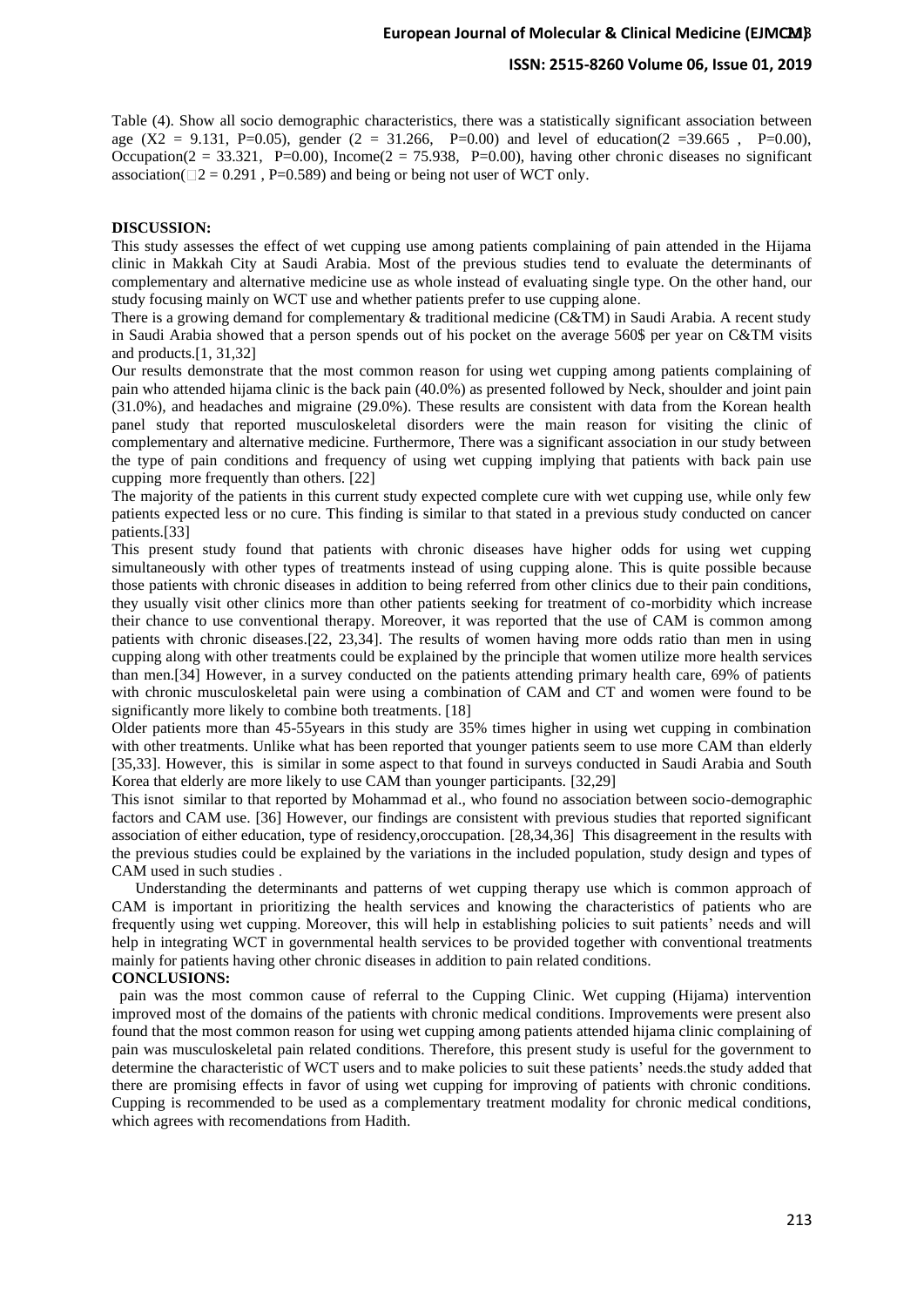## **ISSN: 2515-8260 Volume 06, Issue 01, 2019**

#### **REFERENCES:**

- 1. Al Bedah, A. M., Khalil, M. K., Posadzki, P., Sohaibani, I., Aboushanab, T. S., AlQaed, M., & Ali, G. I. (2016). Evaluation of wet cupping therapy: systematic review of randomized clinical trials. *The Journal of Alternative and Complementary Medicine*, *22*(10), 768-777.
- 2. Al-Hashel, J. Y., Ahmed, S. F., Alshawaf, F. J., & Alroughani, R. (2018). Use of traditional medicine for primary headache disorders in Kuwait. *The journal of headache and pain*, *19*(1), 1-7.
- 3. Almaiman, A. A. (2018). Proteomic effects of wet cupping (Al-hijamah). *Saudi medical journal*, *39*(1), 10.
- 4. Cao, H., Zhu, C., & Liu, J. (2010). Wet cupping therapy for treatment of herpes zoster: a systematic review of randomized controlled trials. *Alternative therapies in health and medicine*, *16*(6), 48.
- 5. Baharith, L. A., Mourad, S. A., Alghamdi, H. M., & Jaouni, S. K. A. (2019). Effect of wet cupping on reducing bone pain for patients in King Abdulaziz University Hospital, Saudi Arabia.: A retrospective study. *Saudi medical journal*, *40*(6), 619.
- 6. World Health Organization. (2009). International statistical classification of diseases and related health problems.
- 7. Elzahaf, R. A., Tashani, O. A., Unsworth, B. A., & Johnson, M. I. (2012). The prevalence of chronic pain with an analysis of countries with a Human Development Index less than 0.9: a systematic review without meta-analysis. *Current medical research and opinion*, *28*(7), 1221-1229.Kim, J. I., Lee, M. S., Lee, D. H., Boddy, K., & Ernst, E. (2011). Cupping for treating pain: a systematic review. *Evidence-Based Complementary and Alternative Medicine*, *2011*.
- 8. AlBedah, A. M., Khalil, M. K., Elolemy, A. T., Al Mudaiheem, A. A., Al Eidi, S., Al-Yahia, O. A., ... & Henary, B. Y. (2013). The use of and out-of-pocket spending on complementary and alternative medicine in Qassim province, Saudi Arabia. *Annals of Saudi Medicine*, *33*(3), 282-289.
- 9. Frass, M., Strassl, R. P., Friehs, H., Müllner, M., Kundi, M., & Kaye, A. D. (2012). Use and acceptance of complementary and alternative medicine among the general population and medical personnel: a systematic review. *Ochsner Journal*, *12*(1), 45-56.
- 10. Khalid, N., Ahmad, A., Khalid, S., Ahmed, A., & Irfan, M. (2014). Mineral composition and health functionality of zamzam water: A review. *International journal of food properties*, *17*(3), 661-677.
- 11. Zhang, X., & World Health Organization. (2002). Traditional medicine strategy 2002 2005.
- 12. Almaiman, A. A. (2018). Proteomic effects of wet cupping (Al-hijamah). *Saudi medical journal*, *39*(1), 10.
- 13. Mourad, S. A., & Al-Jaouni, S. K. (2016). The effect of wet cupping on blood haemoglobin level. *Altern Integr Med*, *5*(217), 2.
- 14. Al Jaouni, S. K., El-Fiky, E. A., Mourad, S. A., Ibrahim, N. K., Kaki, A. M., Rohaiem, S. M., ... & Aljawhari, A. A. (2017). The effect of wet cupping on quality of life of adult patients with chronic medical conditions in King Abdulaziz University Hospital. *Saudi medical journal*, *38*(1), 53.
- 15. Lauche, R., Cramer, H., Hohmann, C., Choi, K. E., Rampp, T., Saha, F. J., ... & Dobos, G. (2012). The effect of traditional cupping on pain and mechanical thresholds in patients with chronic nonspecific neck pain: a randomised controlled pilot study. *Evidence-Based Complementary and Alternative Medicine*, *2012*.
- 16. Jacobsen, B. K., Eggen, A. E., Mathiesen, E. B., Wilsgaard, T., & Njølstad, I. (2012). Cohort profile: the Tromsø study. *International journal of epidemiology*, *41*(4), 961-967
- 17. El Sayed, S. M., Al-quliti, A. S., Mahmoud, H. S., Baghdadi, H., Maria, R. A., Nabo, M. M. H., & Hefny, A. (2014). Therapeutic benefits of Al-hijamah: in light of modern medicine and prophetic medicine. *American Journal of Medical and Biological Research*, *2*(2), 46-71.
- 18. Farhadi, K., Schwebel, D. C., Saeb, M., Choubsaz, M., Mohammadi, R., & Ahmadi, A. (2009). The effectiveness of wet-cupping for nonspecific low back pain in Iran: a randomized controlled trial. *Complementary therapies in medicine*, *17*(1), 9-15.
- 19. Ramalho, J., Semelka, R. C., AlObaidy, M., Ramalho, M., Nunes, R. H., & Castillo, M. (2016). Signal intensity change on unenhanced T1-weighted images in dentate nucleus following gadobenate dimeglumine in patients with and without previous multiple administrations of gadodiamide. *European radiology*, *26*(11), 4080-4088.
- 20. Kim, J. I., Kim, T. H., Lee, M. S., Kang, J. W., Kim, K. H., Choi, J. Y., ... & Choi, S. M. (2011). Evaluation of wet-cupping therapy for persistent non-specific low back pain: a randomised, waiting-list controlled, open-label, parallel-group pilot trial. *Trials*, *12*(1), 1-7.
- 21. Ahmed, S. M., Madbouly, N. H., Maklad, S. S., & Abu-Shady, E. A. (2005). Immunomodulatory effects of blood letting cupping therapy in patients with rheumatoid arthritis. *Egypt J Immunol*, *12*(2), 39-51.